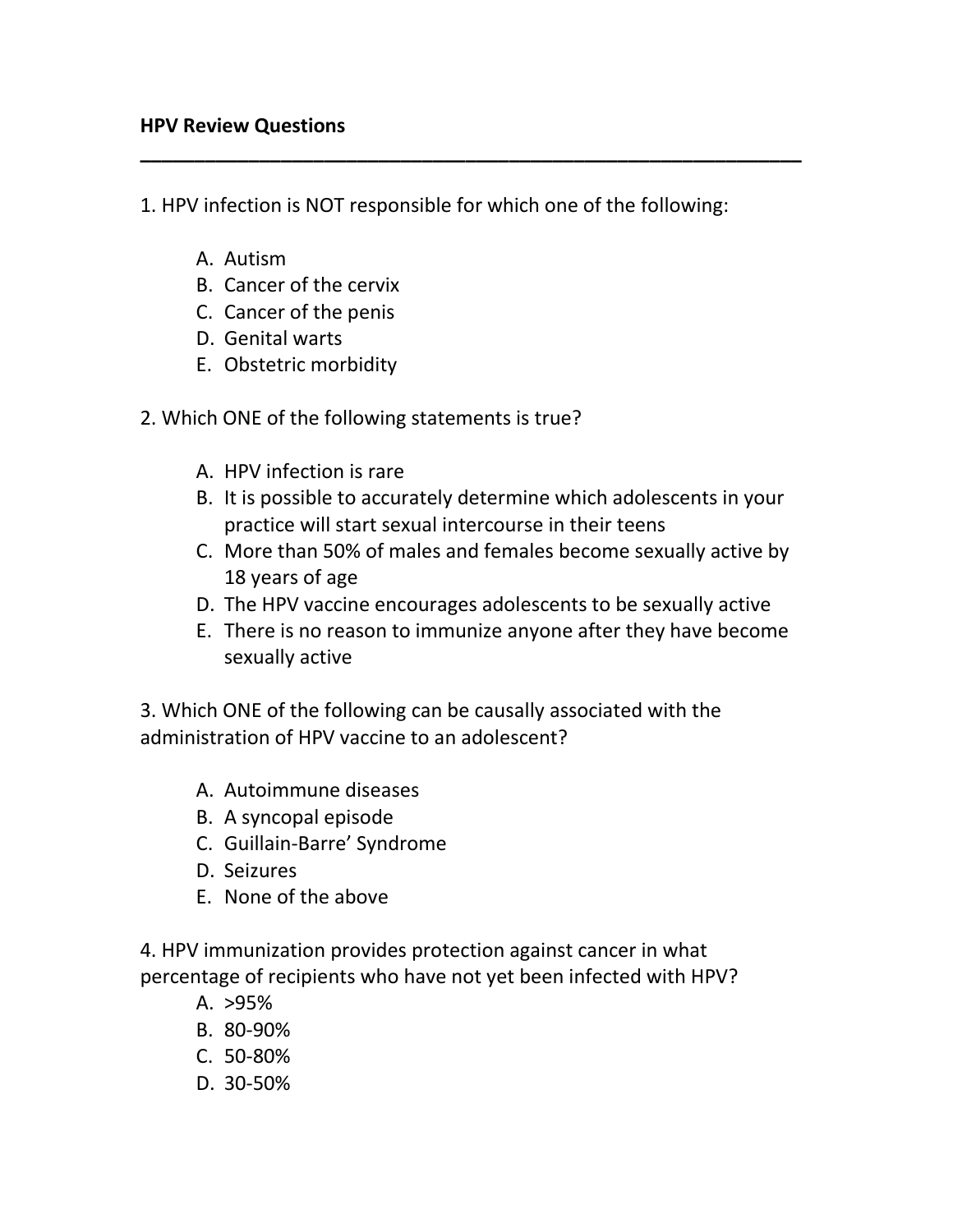E.  $< 30\%$ 

5. Select the ONE true statement from the five selections below.

- A. HPV vaccine is an effective treatment for vulvar cancer
- B. HPV vaccine is not necessary in women who have regular PAP smears
- C. HPV vaccine is not necessary in monogamous females
- D. HPV vaccine is not necessary in monogamous males
- E. HPV vaccine is not recommended for women who are pregnant

6. Which ONE of the following is the most common condition associated with HPV infections?

- A. Cancer of the Anus
- B. Cervical cancer
- C. Genital Warts
- D. Oralpharyngeal cancer
- E. Penile cancer

7. Which ONE of the following is the most common sexually transmitted diseases in the US in individuals aged 15 to 24 years?

- A. Gonorrhea
- B. HIV
- C. HPV
- D. HSV-2
- E. Syphilis

8. Which ONE of the following vaccines is recommended for all adolescents by the ACIP?

- A. Pneumococcal polysaccharide
- B. Diphtheria Pertussis Tetanus
- C. Zoster
- D. Rotavirus
- E. Human papillomavirus